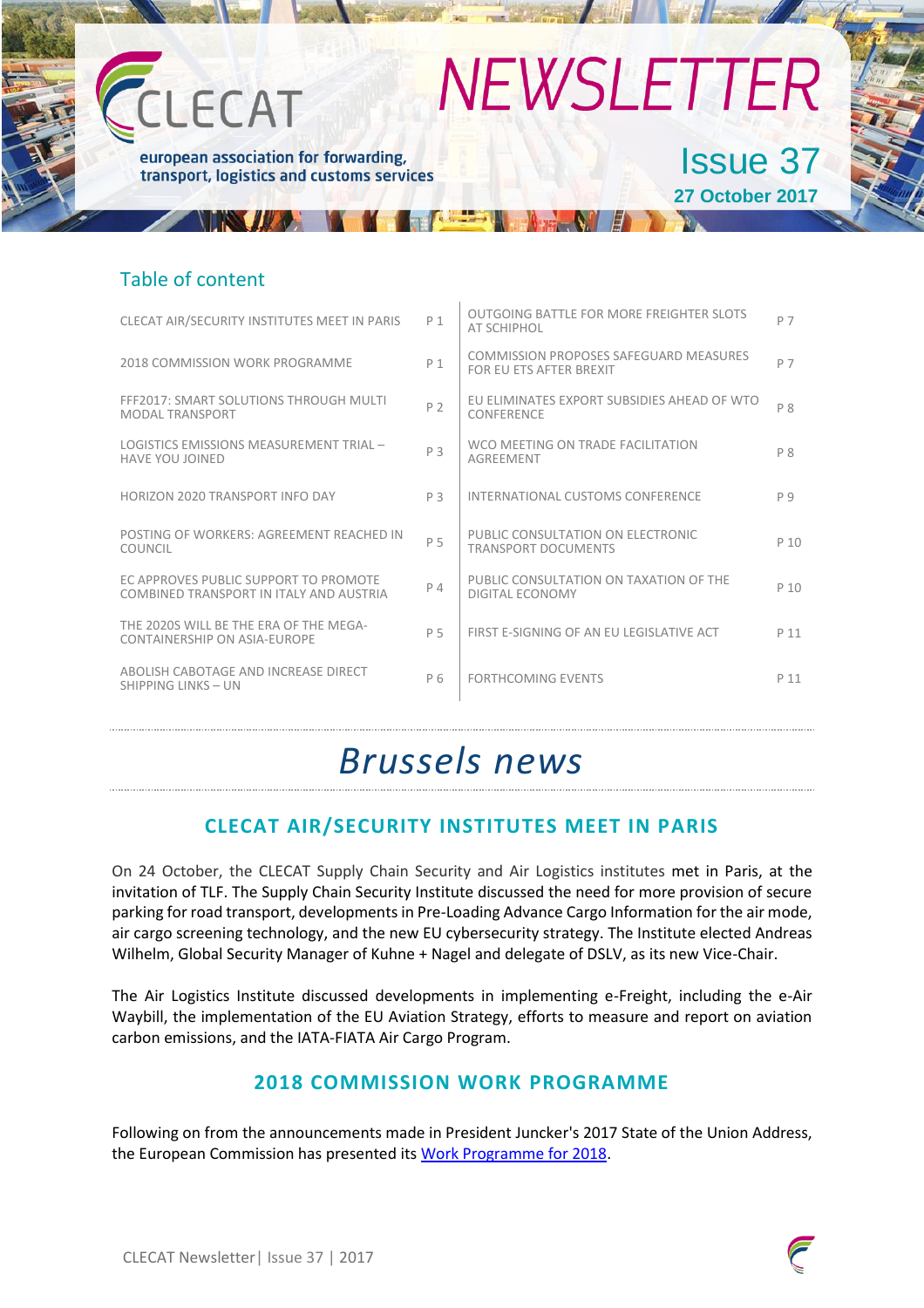President Jean-Claude Juncker said: "Europe is regaining its strength, and we must take advantage of this renewed momentum. We have already put on the table 80% of the proposals we promised when this Commission took office. The priority must now be on turning proposals into law, and law into practice. The sooner the European Parliament and the Council complete their work, the sooner we will see the benefits of our joint efforts."

The focus of the 26 new initiatives in this year's Work Programme is two-fold. First, there are targeted legislative actions to complete work in priority policy areas, which will all be tabled by May 2018 to allow the European Parliament and Council to complete the legislative work before the European elections of June 2019. Secondly, the Work Programme presents ambitious actions and initiatives that have a more forward-looking perspective, as the new Union of 27 shapes its own future for 2025 and beyond. These proposals reflect the debate kick-started by the Commission's White Paper on the future of Europe and President Juncker's 2017 State of the Union Address.

The Commission Work Programme identifies 66 priority pending proposals presented in the past two years, including the *Mobility Package*, where swift adoption by the Parliament and Council is needed. The Work Programme proposes 15 proposals that follow on from regulatory fitness and performance (REFIT) reviews of current laws, taking into account the opinions of the REFIT Platform. These include initiatives on Electronic Transport Documents, Maritime Single Window and General arrangements for excise duty.

The Commission will table all legislative proposals **no later than May 2018**. This will allow the European Parliament and Council to complete the legislative work before the preparatory work for the June 2019 European elections will kick off. You will find all 26 new initiatives and proposals with dates on a one-pager here. From this, it can be concluded that there is still a lot of work in the remit of single market, digital and legal affairs.

### **FFF2017: SMART SOLUTIONS THROUGH MULTIMODAL TRANSPORT**

CLECAT is inviting its members, policy makers and stakeholders to join its annual Forum, which is being organised with the support of the Port of Barcelona, on the 24<sup>th</sup> November at the WTC in Barcelona. *SMART AND SUSTAINABLE LOGISTICS SOLUTIONS THROUGH MULTIMODAL TRANSPORT* is the theme of the 2017 Freight Forwarders' Forum.

The FFF will hear from several multimodal logistics service providers and operators about what makes their business successful, how they deliver value for their customers. What are the needs in terms of a business environment, regulatory framework and infrastructure connections in order to build a multimodal system. How can innovation drive efficiency, resilience and emissions reduction at the same time? What is



needed to boost these developments? These are the themes and the questions that will be addressed during the Forum that will take place in the World Trade Center in Barcelona.

Speakers include Matthew Baldwin, Deputy Director General of DG MOVE, European Commission, **Sam Bruynseels**, CCO, Lineas, **Mario Masarotti**, CEO, Grimaldi Spain, **Steve Parker**, President, CLECAT, **Santiago Garcia-Milà**, Deputy Executive Director, Port of Barcelona, **Fernando Liesa**, Secretary General, ALICE, **Tom Antonissen**, Association of European Vehicle Logistics (ECG), **Juergen Schmitt**, Manager, Ekol Logistics Spain, **Eduard Rodés**, Director Escola Europea Short Sea Shipping, **Rebecca Descarrega**, BASF, Mark Scheerlinck, CBP Belgium, **Denis Choumert**, Chairman, European Shippers' Council, **Jef Hermans**, Managing Director, Portmade and others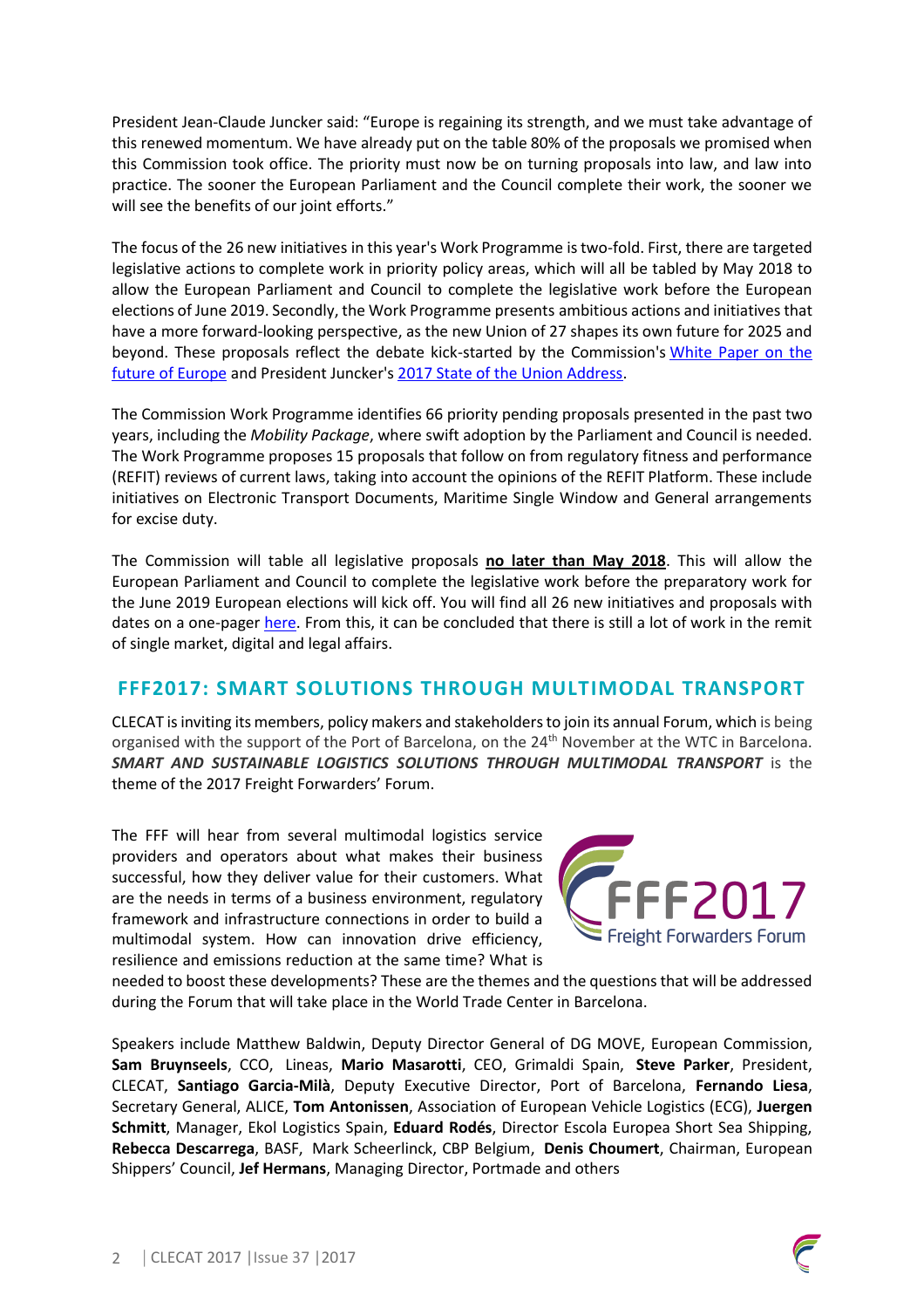Save the date and register now online

#### **LOGISTICS EMISSIONS MEASUREMENT TRIAL – HAVE YOU JOINED?**

CLECAT and the other consortium partners of the LEARN project invite companies to test and validate the practical applicability of carbon accounting in different multi-modal logistics settings. The 'GLEC Framework for Logistics Emissions Methodologies' as the first universal method covering all transport modes and transhipment centers is used as a basis.

Participation in the exercise will provide companies with support on logistics carbon accounting and reporting, recognition of their carbon accounting efforts, and influence on future carbon accounting standards and related policies. Testing involves collaboration with existing business partners for a selected logistics supply chain to calculate the carbon footprint, based on the GLEC Framework, with support from LEARN partners. Further details can be found here.

For more information and help with any questions, please contact Aidan Flanagan at flanagan@clecat.org.

#### **HORIZON 2020 TRANSPORT INFO DAY**

On Wednesday, 13 December 2017, the Horizon 2020 Transport Info Day will take place in the in Brussels. It will address potential applicants to the Horizon 2020 'Smart, green and integrated transport' calls for funding under the 2018-2020 Horizon 2020 Work Programme, with the focus on funding opportunities in 2018.

Horizon 2020 is the biggest EU Research and Innovation programme ever with nearly €80 billion of funding available over 7 years (2014 to 2020) – in addition to the private investment that this money will attract. It promises more breakthroughs, discoveries and world-firsts by taking great ideas from the lab to the market. Horizon 2020 is the financial instrument implementing the Innovation Union, a Europe 2020 flagship initiative aimed at securing Europe's global competitiveness. The programme is open to everyone.

Presentations during the info day will cover various transport topics of the new Horizon 2020 Work Programme, as well as provide detailed information on the selection process and on the upcoming calls for funding.

The full programme, practical information and the form for registration can be found here

## *Road*

### **POSTING OF WORKERS: AGREEMENT REACHED IN COUNCIL**

On the 23<sup>rd</sup> November, the EPSCO Council agreed on a general approach on the revision of the Posting of Workers Directive. After lengthy negotiations between labour ministers from the Member States, with blocks with conflicting views on the scope and depth of the reform, a compromise was found. The reform of the Directive has been one of the hot topics during the last two years.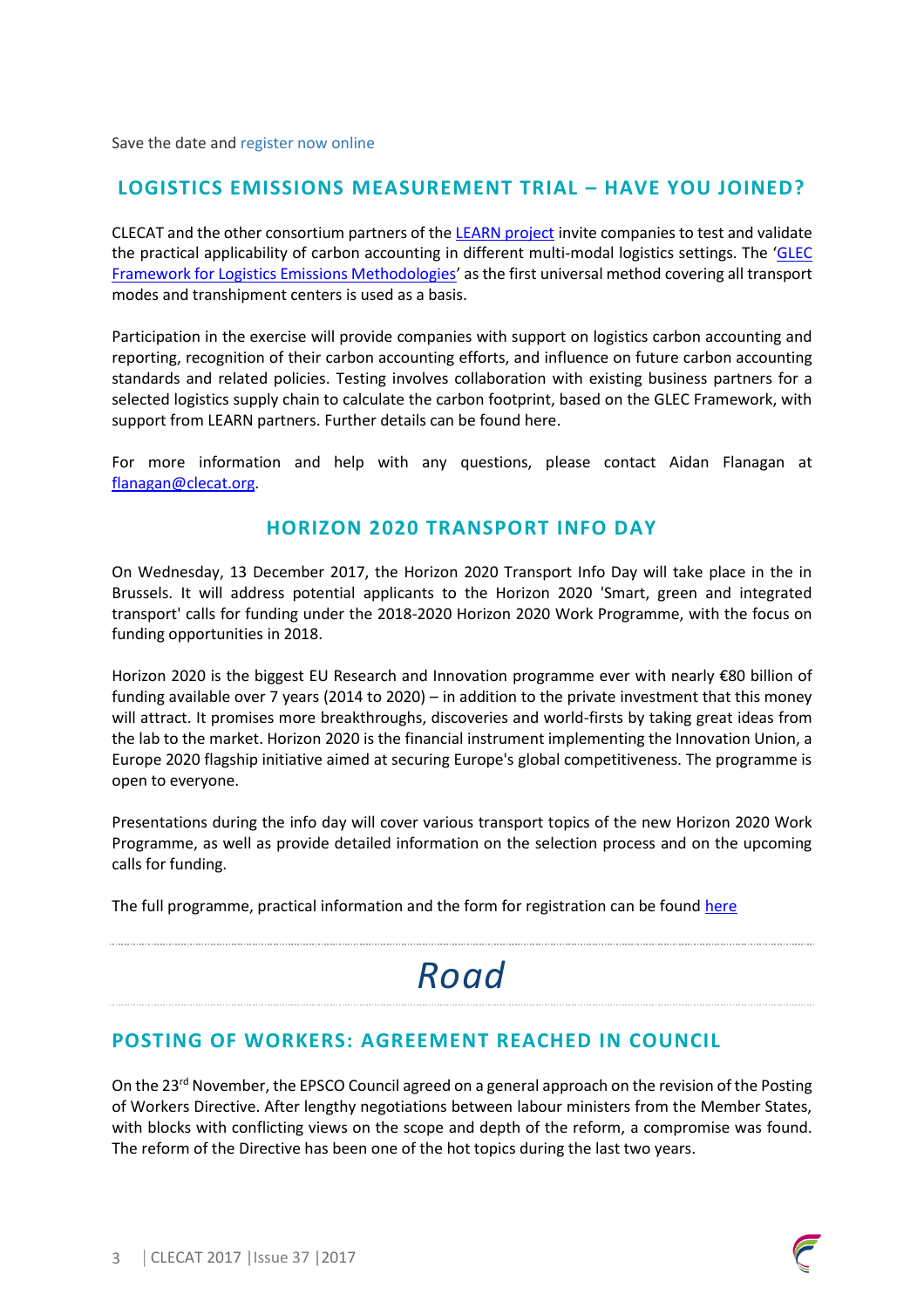The new directive provides for remuneration of posted workers in accordance with host member state law and practices. One of the key aspects of the agreement focuses on the duration of postings. The agreement reached foresees a period of 12 months with the possibility of extending it to 18 months on the basis of a motivated notification by the employer. This reduction of the period from the original 24 months proposed has been considered as one of first victories of Emmanuel Macron, who welcomed the agreement in order to improve protection of workers against social dumping and reduce fraud.

Secondly, a transition period of 4 years (3 years to transpose the Directive plus 1 before its application) has been agreed. Moreover, there is a compromise to establish closer cooperation between Member States Authorities to fight against fraud.

As regards the transport sector, the provisions of the amending directive will apply from the date of entry into force of the forthcoming sector-specific legislation. Quoting the Agreement: "Because of the highly mobile nature of work in international road transport, the implementation in this sector raises particular legal questions and difficulties […] which will be addressed through specific *rules for road transport also reinforcing the fight against fraud and abuse, in the framework of the mobility package."* 

Despite believing that the Posting of Workers Directive should exclude international road transport operations from its scope, CLECAT welcomes this agreement on the exclusion of road transport until specific rules for the sector are discussed on the mobility package. The speciality of the transport sector is recognised by not applying the directive until an agreement on the posting drivers in the road transport sector is finally reached. In words of the President of the Council: "*We must not create unnecessary obstacles to the free movement of services – for example in the transport sector that is mobile in nature*."

However, CLECAT's general position is that the Posting of Workers Directive should not apply to international road transport operations as it would punish those that abide by the rules, and would add a disproportionate administrative burden to the sector. The three-day-threshold as a total per calendar month spent in the territory of a host Member States conflicts with the principles of freedom of movement and freedom to provide services while it ignores the reality of the sector's highly mobile workforce. CLECAT proposes more workable solutions in its Position Paper.

Business Europe's Director General Markus J. Beyrer said in a press statement "This is a bad compromise driven by political symbolism. Instead of defending free movement and enforcing already demanding existing rules to combat abuse, the Council has accredited a myth that the existing rules needed to be changed to fight against social dumping and divided Europe".

Source: **Euractiv** and **The proposal of the Council**.

# *Rail*

## **EC APPROVES PUBLIC SUPPORT TO PROMOTE COMBINED TRANSPORT IN ITALY AND AUSTRIA**

The European Commission has found the prolongation of an Italian scheme to encourage the shift of freight from road to rail to be in line with EU state aid rules. The aid takes the form of a subsidy to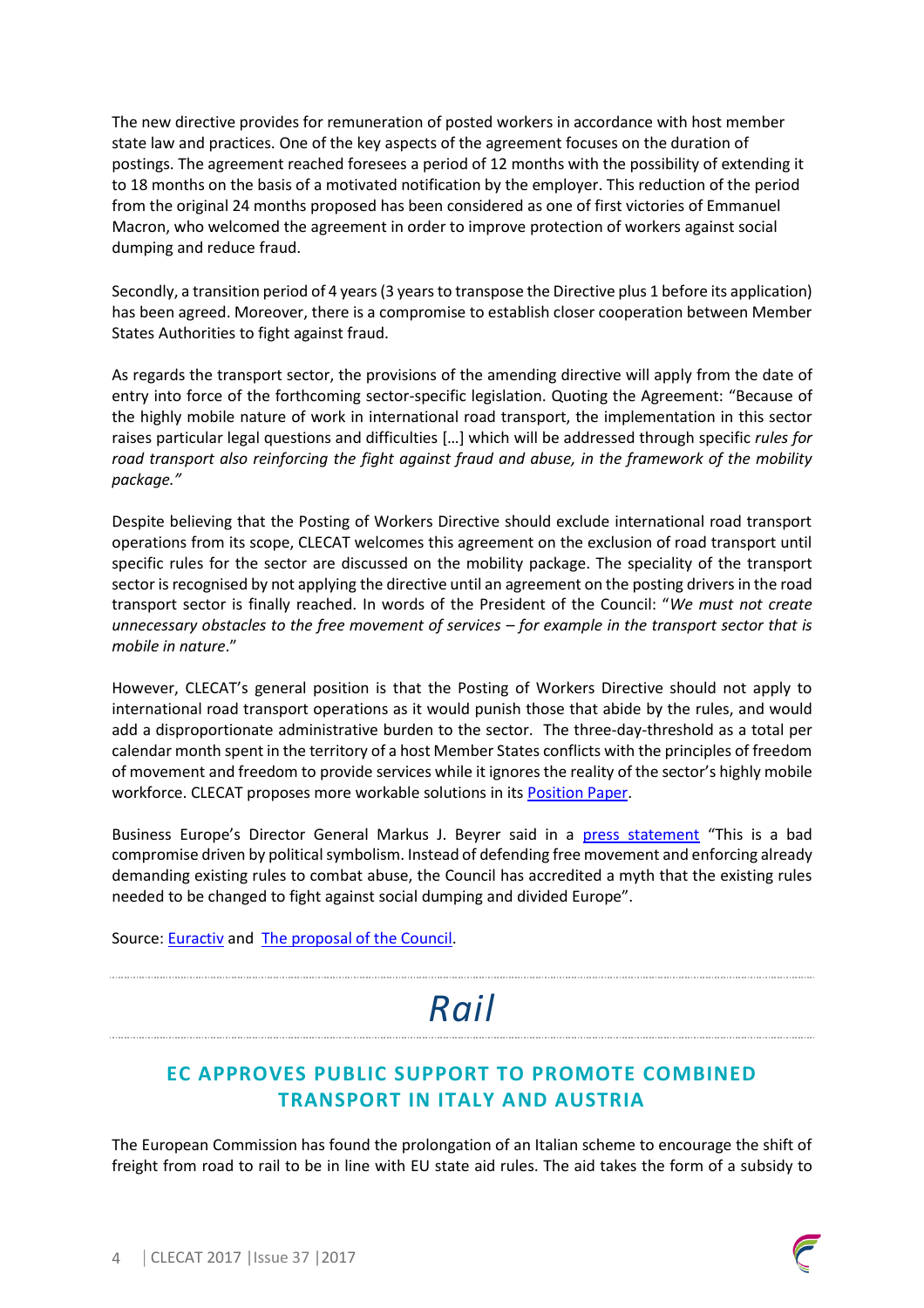railway companies performing freight services. The subsidy will offset rail infrastructure charges that road transport operations are not subject to. The original scheme was approved in December 2016 and allowed public support to be granted until 31 December 2017. The latest decision endorses the prolongation of the scheme for an additional period of 2 years, from 1 January 2018 until 31 December 2019, without increasing the original budget of €200 million. The Commission concluded that the scheme is compatible with EU state aid rules under the Railway Guidelines. The Commission has also found the prolongation of two Austrian schemes to be in line with EU State aid rules: (i) the first promotes a shift of freight transport from road to other types of transport, such as rail and inland waterways; (ii) the second, supports better connections between railways and transfer terminals. The two prolonged schemes will cover the period 2018 to 2022 and have a total budget of €650 million. The Commission concluded that the schemes are compatible with EU State aid rules, in particular the Commission Guidelines on State aid for railway undertakings.

Source: European Commission

# *Maritime*

## **THE 2020S WILL BE THE ERA OF THE MEGA-CONTAINERSHIP ON ASIA-EUROPE**

The Asia-North Europe trade will be almost entirely operated by ultra-larger container vessels (ULCVs) during the course of the next three years. But this will leave shippers with significantly fewer sailings each week. According to new research from SeaIntel, there will be 90 vessels of 14,000 teu-plus delivered to carriers over the next three years, which means that by 2020, this size vessel will account for 88% of the ships operating between Asia and Europe.

And if all the newbuilds are delivered according to schedule, by then 125 vessels on the Asia-North Europe trade would be 18,000 teu and above. SeaIntel added that if demand remained at current levels, the delivery schedule would mean that the trade's entire needs could be covered by just 15 weekly services deploying 165 vessels across the three main deepsea alliances. "Assuming a healthy 5% demand growth in the coming three years, and also assuming the same degree of vessel utilisation as seen in 2017, it will essentially force each of the alliances to eliminate one of their current services," it said.

It means carriers have the potential to order another 14 18,000 teu vessels – pushing the forecasted level of 125 18,000 teu-plus vessels in 2020 to the 165 required to run 15 services, making the trade entirely mega-ULCV-operated. In turn, that would likely mean the trade's existing 14,000-17,000 teu vessels cascaded to the Asia-Mediterranean trade. But it is doubtful whether it could cope with that sort of influx, as that would mean that 84% of vessels on that trade would be 14,000 teu-plus size, "and the trade lane will be entirely unable to absorb more than a small portion of the spill-over from the North European trade".

SeaIntel chief executive Alan Murphy added: "Of course, 18,000 teu-plus vessels can also be phased directly into the Mediterranean trade, there is nothing preventing this. From that perspective, the field is wide open for more orders of 18,000 teu-plus tonnage. However, this would further exacerbate the cascading issues."

Source: The Loadstar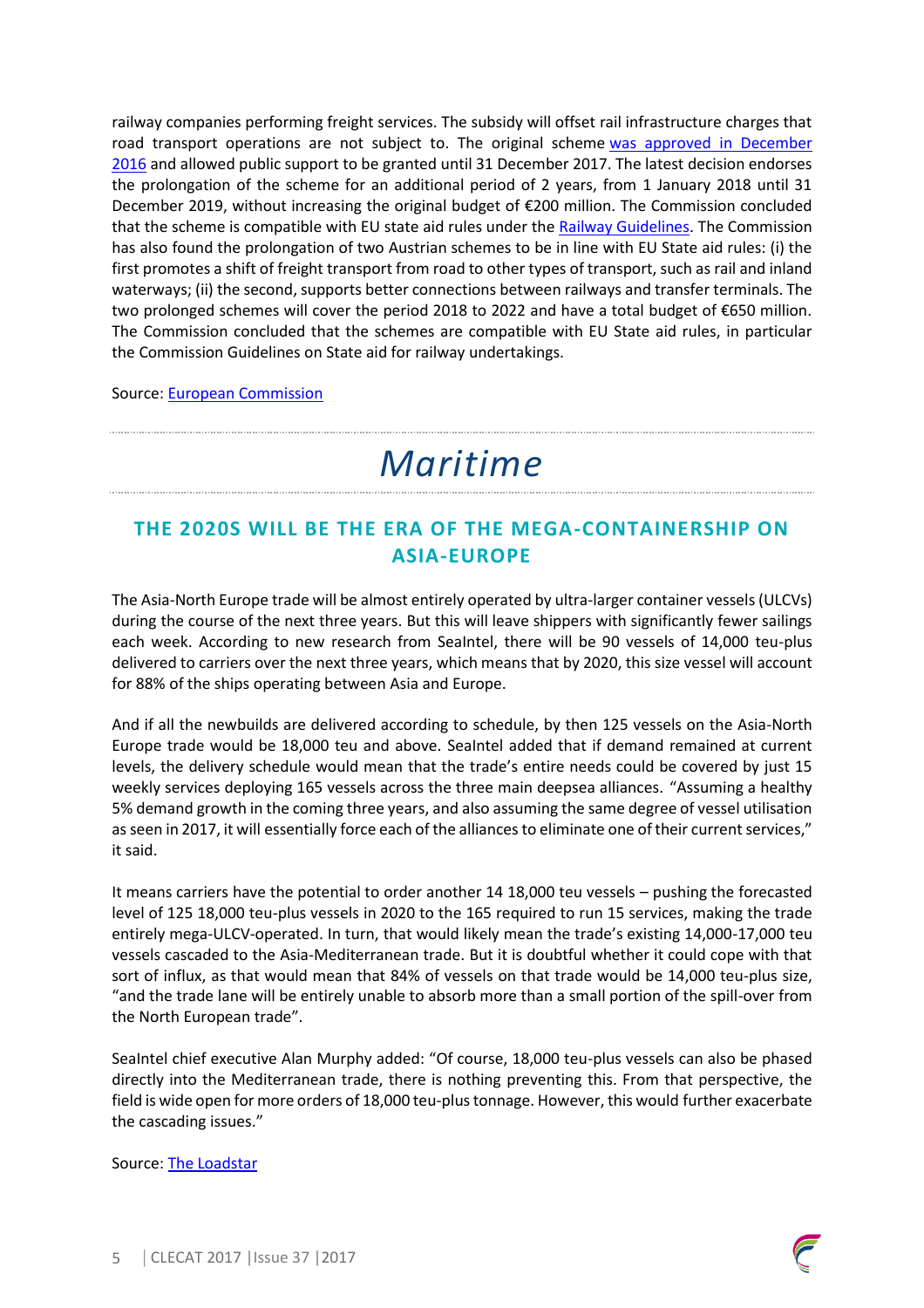## **ABOLISH CABOTAGE AND INCREASE DIRECT SHIPPING LINKS – UN**

Poorer counties need more port investment and better shipping connections if they are to take full advantage of globalized trade, communication and finance, according to a new report from the United Nations.

UNCTAD's Review of Maritime Transport 2017, published yesterday, outlines the growing rift between the best- and worst-connected countries. And it concludes that people, companies and societies with the least access to the benefits of globalisation remain hugely disadvantaged. Shipping was found by the UN to be a key factor in connectivity, with low-connectivity undermining the access of smaller and weaker economies to global markets.

To address the issue, the report called for national, regional and intercontinental liner shipping services to be interconnected wherever possible, a process which would be hugely aided by the removal of costly cabotage restrictions which "lead to unnecessary inefficiencies and a loss of maritime connectivity".

Well-designed policies which allow – under clearly defined conditions – international shipping lines to also carry domestic trade or international cargo from feeder vessels, enhance both the competitiveness of a nation's seaports and the access of importers and exporters to international shipping services, according to the UN.

Turning to long-haul shipping connections, the UN found that more than 80% of country pairs do not have a direct maritime connection, including large trading nations that lie across the same ocean such as Brazil and Nigeria. This can negatively impact export values by up to 40%, not least because of higher supply chain costs due to transhipment. By contrast, adding a direct maritime connection between country pairs can reduce overall trade costs by 9%. "A key question for trade and transport analysts is whether there are no direct connections between the two countries because there is not enough demand, or whether there is not much trade between them because the two trading partners are not well connected," added Jan Hoffmann, Chief of the Trade Logistics Branch of UNCTAD. The report also called for more competition between ports.

The UN concluded that inter-port competition should not be limited to national seaports, but instead extended to also include ports of neighbouring countries. "Improved maritime connectivity depends on effective port hinterland access through inland and multimodal transport connections," said the report. "Efficient regional trucking markets, inland waterways, rail and road infrastructure, and transit regimes are all important instruments to enhance inter-port competition."

Source: Lloyd's Loading List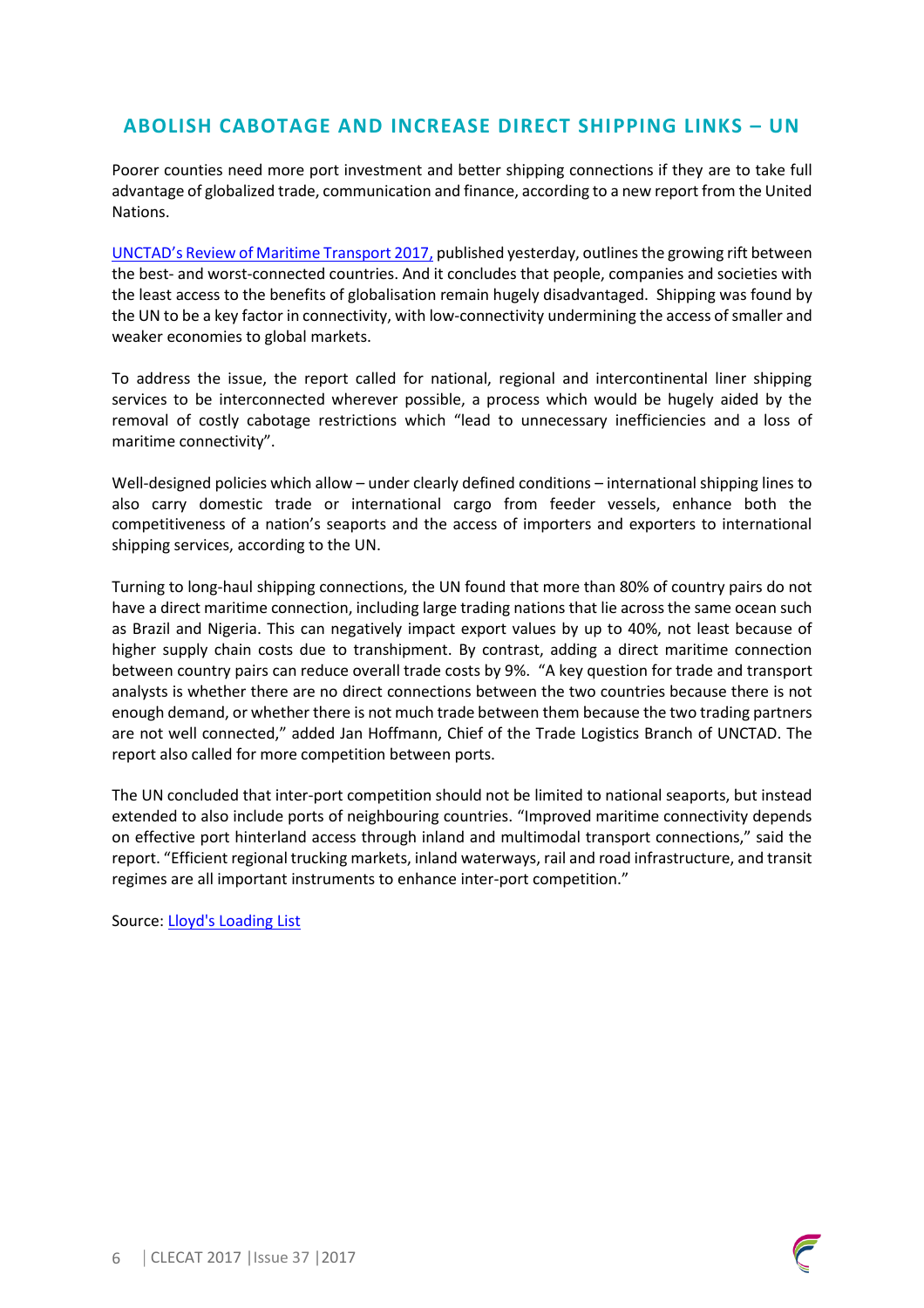## **OUTGOING BATTLE FOR MORE FREIGHTER SLOTS AT SCHIPHOL**

The outgoing Dutch secretary of state for infrastructure and the environment gave her support for Air Cargo Netherlands' bid to implement a 'local rule' at Schiphol, to help freighters secure slots at the capacity-restricted airport.

In a letter to the Dutch parliament seen by *The Loadstar*, Sharon Dijksma indicated her support for freighter operators, noting the "importance of air cargo for the main port of Schiphol and employment in the freight sector".

"I have indicated your chamber to be in favour of such a local rule, provided that it is in line with the principles of the European Final Regulation and in accordance with the system of the regulation by the co-ordination committee, will be submitted to me for approval."

Industry is also lobbying IATA to shift its 80:20 slot allocation rule to give freighter operators more, by implementing a 70:30 rule for maindeck aircraft. Despite repeated requests from *The Loadstar* for a comment from IATA on how it plans to support freighter operators, the association has yet to respond, aside from a robust defence last month of the 80:20 rule.

It said: "The Worldwide Slots Guidelines (WSG) are the global standard for managing congestion at slot-constrained airports. They are based on the principles of transparency, consistency and fairness, allowing a balance of historic use with access to new operators, and incentives for ensuring reliable use of scarce capacity. The 80:20 rule is an important element of the WSG which is proven to work effectively and is accepted worldwide as a benchmark. The best way to alleviate the problems caused by slot constraints is not to find ways around the WSG, but to ensure more capacity is brought into the airport system, through timely consultation with airlines. This is a Europe-wide problem, as more than 100 of the 177 capacity-constrained airports worldwide are in Europe and with passenger numbers set to jump by 50% in the next 20 years, the capacity crunch is reaching crisis levels."

Source: The Loadstar

# *Sustainable Logistics*

## **COMMISSION PROPOSES SAFEGUARD MEASURES FOR EU ETS AFTER BREXIT**

The European Commission has proposed safeguard measures to protect the environmental integrity of the EU Emissions Trading System (EU ETS) when Union law ceases to apply to the UK due to its withdrawal.

The United Kingdom has notified the Union in accordance with Article 50 TEU that it intends to leave the European Union. In its Guidelines following this notification, the European Council was clear that the Union would be constructive and strive to find an agreement, but also that it would prepare itself to be able to handle the situation if the negotiations were to fail.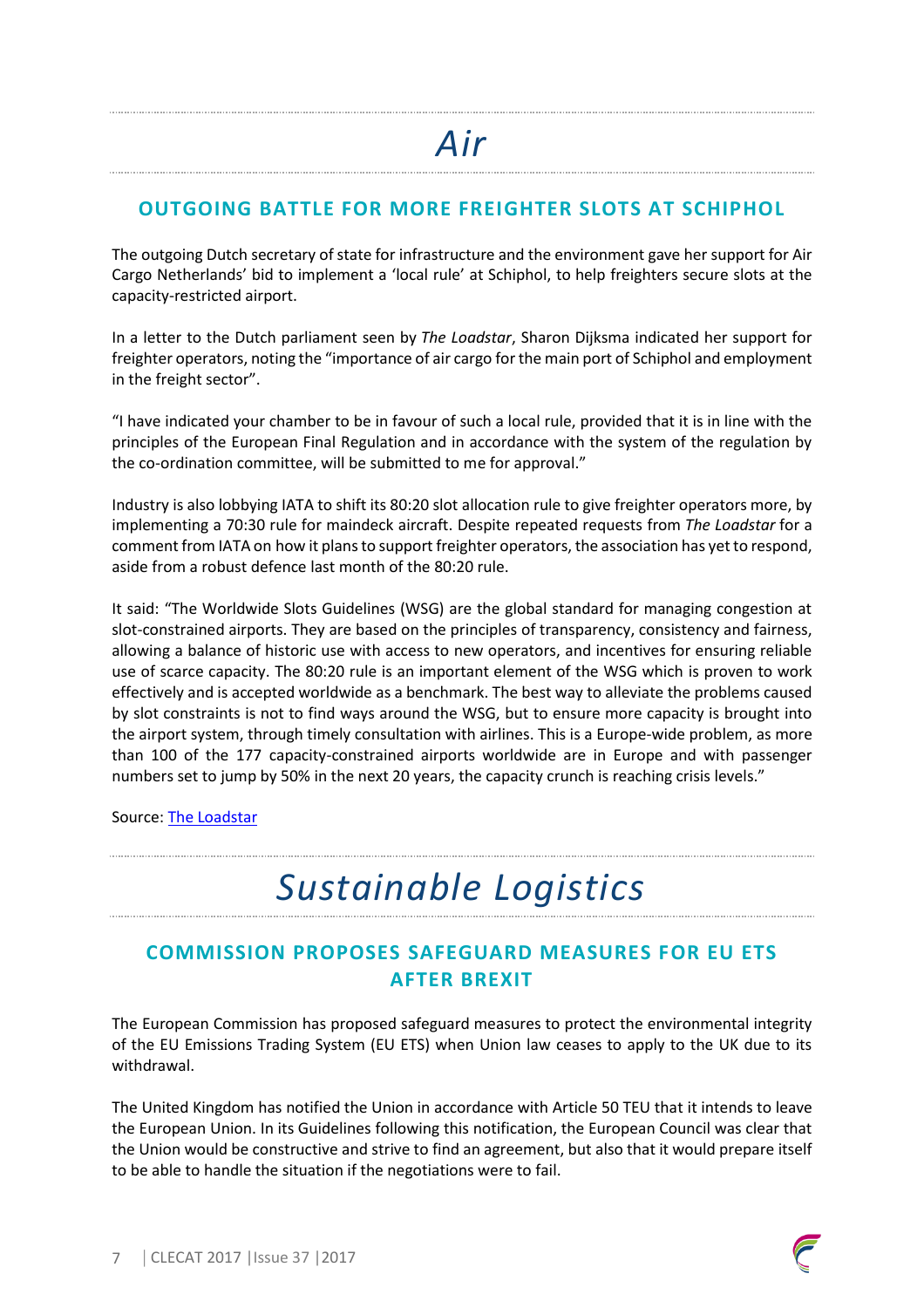The Commission has therefore presented a draft regulation amending the EU ETS Registry Regulation to the Climate Change Committee, in order to ensure the environmental integrity of the EU ETS during the ongoing third trading period (2013-2020). On 18 October, the European Parliament and the Council reached a provisional agreement on a provision in the ETS Directive for that purpose.

The proposed measures are considered necessary because, in the absence of any future agreement between the Union and the United Kingdom, Union law will cease to apply to the UK as of 30 March 2019. As of that moment, the installations and aviation operators in the UK would no longer be subject to any obligations as regards the EU ETS, in particular the obligation to surrender a number of allowances corresponding to the verified emissions during 2018 by 30 April 2019.

The proposed measures would provide for marking and restricting the use of allowances issued by the United Kingdom as of 1 January 2018. Marking allowances issued by the United Kingdom would distinguish them from other allowances. These marked allowances could no longer be surrendered in order to meet compliance obligations under the EU ETS. The proposed measures apply to the auctioning of ETS allowances, the issue of free allocation by the United Kingdom and the exchange of international credits for allowances, as of 1 January 2018.

It is important to underline that the proposed safeguard measures are without prejudice to any future agreement with the United Kingdom that may provide for specific arrangements after the date of withdrawal on 29 March 2019 to enable United Kingdom entities to effectively enforce compliance obligations arising under the EU ETS for the years 2018 and 2019.

Source: European Commission

# *Customs*

## **EU ELIMINATES EXPORT SUBSIDIES AHEAD OF WTO CONFERENCE**

On 17 October the European Union submitted, as part of the draft goods schedule for its 28 member states, a change of commitments incorporating the implementation of the landmark 2015 decision by WTO members to eliminate farm export subsidies. With this submission, the EU became the second WTO member with export subsidies reduction commitments after Australia to formally initiate the process aimed at implementing the landmark 2015 Nairobi Ministerial Decision to eliminate export subsidies. The changes will take effect in three months if no members raise any objections during that period.

Under the 2015 Decision, WTO members agreed to abolish agricultural export subsidies and set disciplines on export measures with equivalent effect, levelling the playing field for farmers around the world. Canada informed the committee that it is currently engaged in internal procedures to modify its schedule of commitments to implement the 2015 Decision. Canada said it expects to submit its draft revised schedule later this fall.

Sources: World Trade organisation and EU DG Trade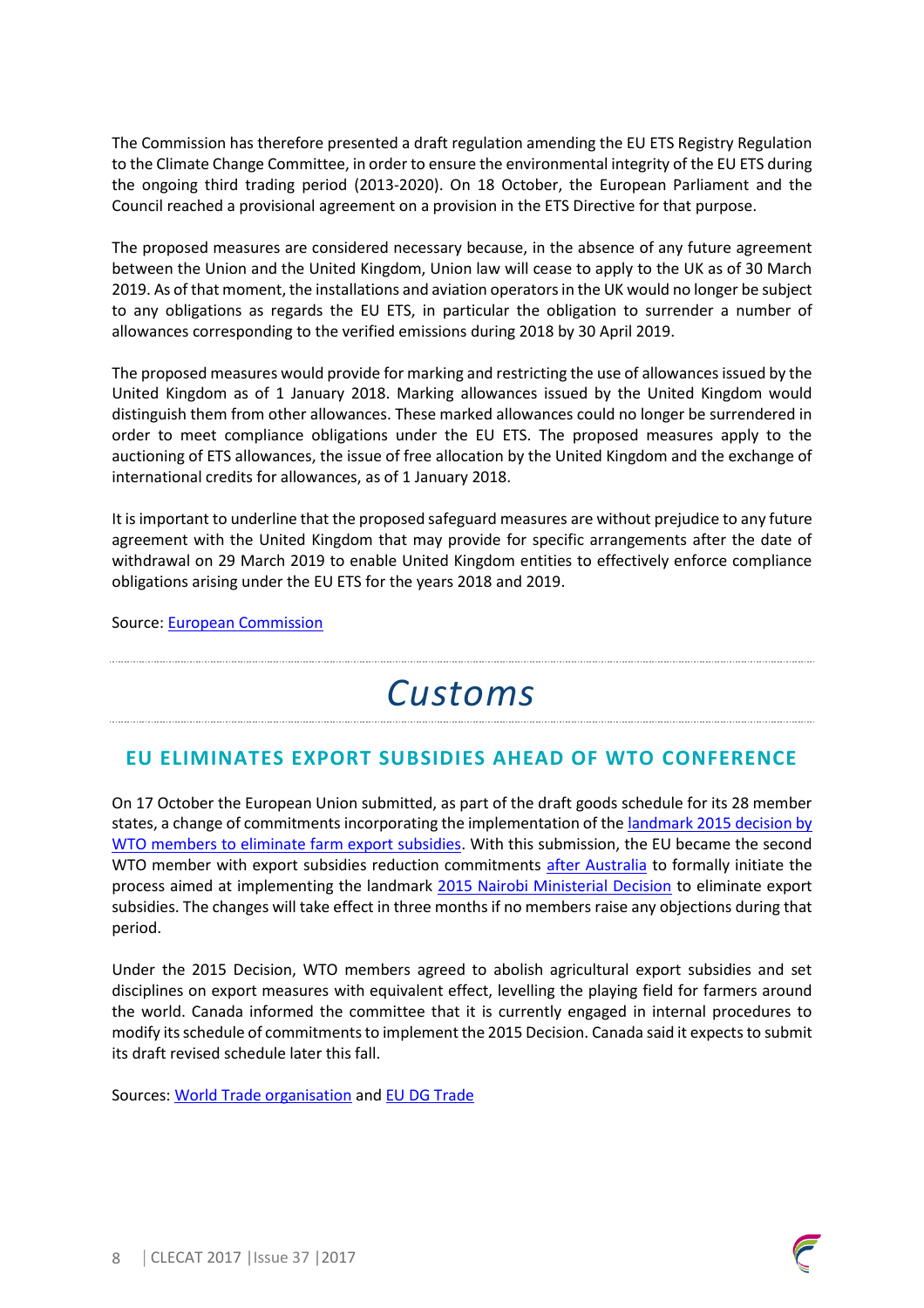### **WCO MEETING ON TRADE FACILITATION AGREEMENT**

The World Customs Organization Trade Facilitation Agreement Working Group (TFAWG) met for the eighth time from 16 to 18 October 2017 in Brussels at the WCO's Head Quarters. Hundreds of delegates, representing Customs, other Border Agencies and Trade Ministries from WCO Members, Observers from several International Organizations, the Private Sector and Academia participated.

Ambassador Blockert, the Swedish Ambassador to the WTO in Geneva said that the WCO has an important role to play in the implementation of the Trade Facilitation Agreement and that Customs administrations all around the world will have a key role in implementing it. He informed the delegates that many countries have told him that it was important for the WCO to be involved in the work of the WTO Trade Facilitation Committee because of its technical expertise and the capacity building efforts of the WCO.

When discussing the work of the TFAWG after the entry into force and the TFAWG Annual Work Plan, the meeting felt it was important to focus on National Committees on Trade Facilitation and establishing Coordinated Border Management in cooperation and coordination with other border agencies. One of the conclusions was that the TFAWG could support the WTO Trade Facilitation Committee by continuing to focus on the implementation of the TFA and monitoring the progress thereof.

In addition to various other topics, such as Post Clearance Audit, Single Window, National Committees on Trade Facilitation and Border Agency Cooperation, the TFAWG addressed the new WCO Time Release Study Guidelines. The WCO Time Release Study is a tool to diagnose the implementation of trade facilitation measure and to monitor the progress which is in line with the wishes of the TFAWG.

The TFAWG endorsed Ms. Ulrika Lyckman of Sweden as Chairperson for the next two years. The delegates elected Mr. L. Satya Srinivas of India to be the next Vice Chairperson.

#### **INTERNATIONAL CUSTOMS CONFERENCE**

On 9 and 10 November an international customs conference will be held in Düsseldorf. This conference provides a platform for those who are dealing with customs and trade at a high professional level. Internationally renowned speakers from the European Commission, jurisprudence, customs administrations, industry, academic and research institutions and legal consultancy will share their expertise with participants on the most recent developments at the EU and international level.

The conference promises to be a valuable, thought provoking and professionally stimulating event. There will be ample opportunity for participants to discuss and exchange views with the experts, gain insight into interesting cases and collect ideas for their daily practice. Customs professionals, officials, in-house counsel and (compliance) officers and consultants and lawyers are invited to attend the conference. The programme includes: UCC one year later; what has been achieved, the challenges of regime 42, e-commerce and of course Brexit.

The full programme, practical information and the form for registration can be found here.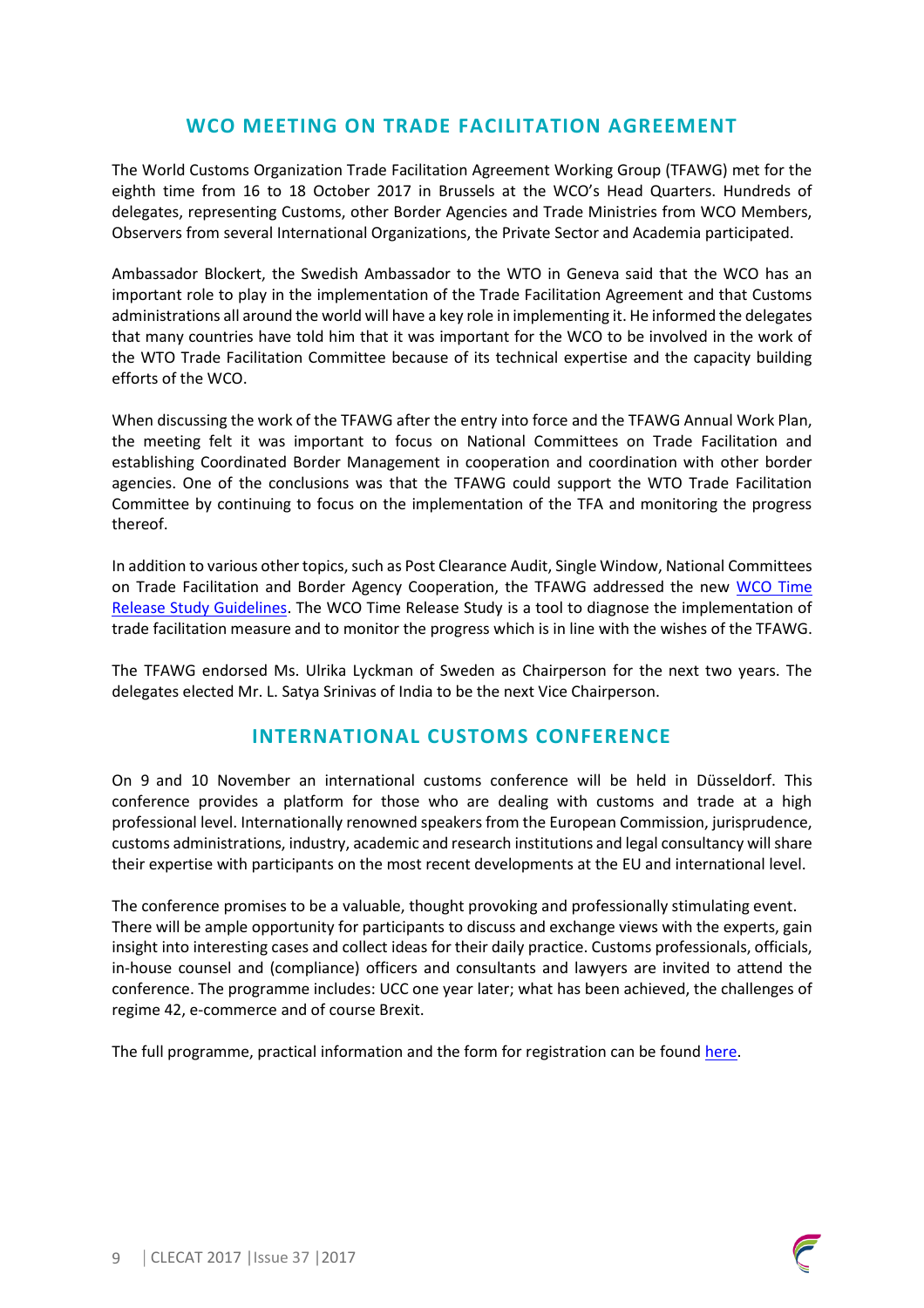# *Digitalisation*

## **PUBLIC CONSULTATION ON ELECTRONIC TRANSPORT DOCUMENTS**

The European Commission launched this week a public consultation to collect views and opinions on the use of electronic freight transport documents. This will support the Commission's analysis on the following key elements of the impact assessment: 'why transport documents in electronic format are not as yet more widely used'; 'how big may be the missed potential benefits'; 'possible measures to support the wide use of electronic transport documents among all transport and logistics stakeholders'; and expected impacts of these measures.

CLECAT members are welcome to respond to the consultation by filling in the online questionnaire. The consultation can also be of particular interest to public authorities in the transport sector, as well as customs, fiscal authorities and law enforcement, shipping companies, transport and logistics companies, ITS/telecommunication service providers, trade unions, NGOs and interest organisations. The questionnaire is accessible in most official EU languages. The questionnaire takes approximately 20 to 30 minutes to complete.

The European Commission is also assessing the current reporting formalities directive (also known as Maritime Single window). Both these initiatives aim at supporting trade and transport by exploiting the benefits of digitalisation, notably in terms of business to government relations. Consistency will be ensured between these two initiatives.

## **PUBLIC CONSULTATION ON TAXATION OF THE DIGITAL ECONOMY**

This week the Commission started a consultation to define an approach to the taxation of the digital economy. According to the Commission the digitalisation of the global economy is happening fast. Businesses of all kinds now derive much of their value from intangible assets, information and data. Close to a third of the growth of Europe's industrial output is due to the uptake of digital technologies. Together, the current rules and the high mobility of intangible assets push down the tax contribution of more digitalised businesses, creating competitive distortions. In its Communication of 21 September 2017, the Commission sets out an ambitious and common EU agenda to ensure that the digital economy is taxed in a fair and efficient way.

The initiative should meet the goals of fairer and more effective taxation, supporting public revenue and a level playing field across businesses. It should also facilitate an efficient taxation, supporting EU growth and competitiveness through the Digital Single Market. It concerns different factors that can affect freight forwarders and other logistic service providers either directly through taxation of online services or the use of online (platform) services and indirectly because it also concerns for example distant sales.

The questionnaire takes about 20 minutes to complete. The questionnaire is accessible in all official EU languages. Some questions require expert knowledge and people are welcome to answer only some of the questions included. At the end of the questionnaire you will have the possibility to upload a document/position paper.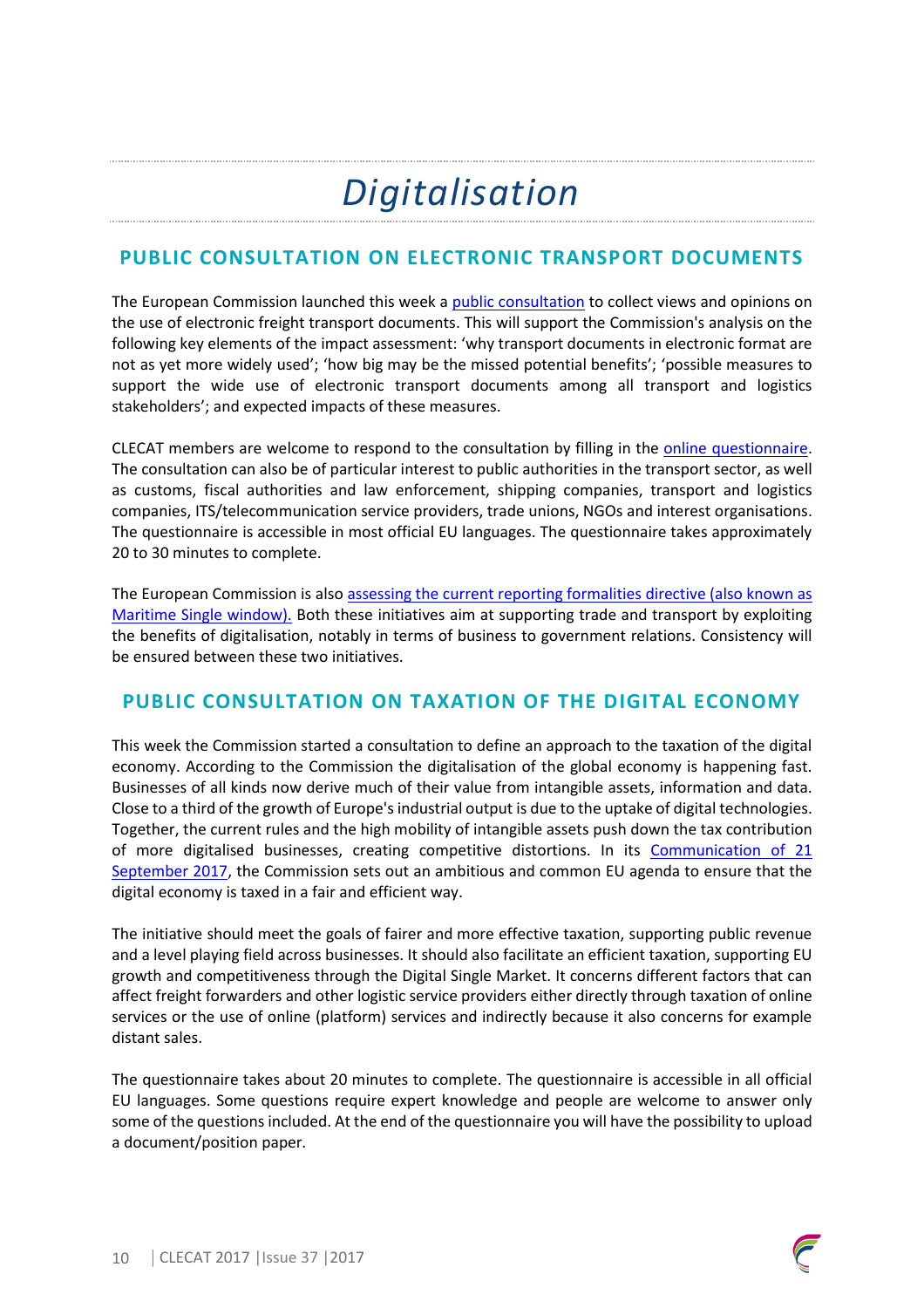The consultation can be accessed here: **Fair taxation of the digital economy** 

### **FIRST E-SIGNING OF AN EU LEGISLATIVE ACT**

The first electronic signing of an EU legislative act took place on Wednesday 25 October in the European Parliament in Strasbourg. EP President Antonio Tajani and Matti Maasikas, of the Estonian Presidency of the Council, signed electronically the legally-binding texts of the revised regulation on "Security of gas supply", paving the way for its entry into force. This ceremony marks the first public step at the EU level of the e-signing process. It shows that the EU institutions are working together to make digital transformation a reality and to offer efficient and secure digital solutions in the public sphere.

It demonstrates the EU's commitment to implementing "eIDAS", the EU-wide regulation which provides for a predictable regulatory environment to enable secure and seamless electronic interactions between businesses, citizens and public authorities.

The Estonian presidency of the Council, the General Secretariat of the Council and the European Parliament worked together to prepare the pilot solution for the electronic signature of this legislative act. Parliament and the Council Secretariat will continue work on developing the process. In Europe, a qualified e-signature has the same legal validity as a handwritten signature in conducting business, executing procedures or expressing a commitment.

## *Forthcoming events*

## **CLECAT MEETINGS**

Maritime Institute **23 November, Barcelona**

#### CLECAT Freight Forwarders Forum 2017

**24 November, Barcelona**

CLECAT Board meeting **24 November, Barcelona**

Supply Chain Security Institute / Air Logistics Institute **28 February, Brussels** 

### **OTHER EVENTS WITH CLECAT PARTICIPATION**

EUROPEAN RAIL SUMMIT **7 November, Brussels**

#### DIGITAL TRANSPORT DAYS CONFERENCE

**8-10 November, Tallinn**